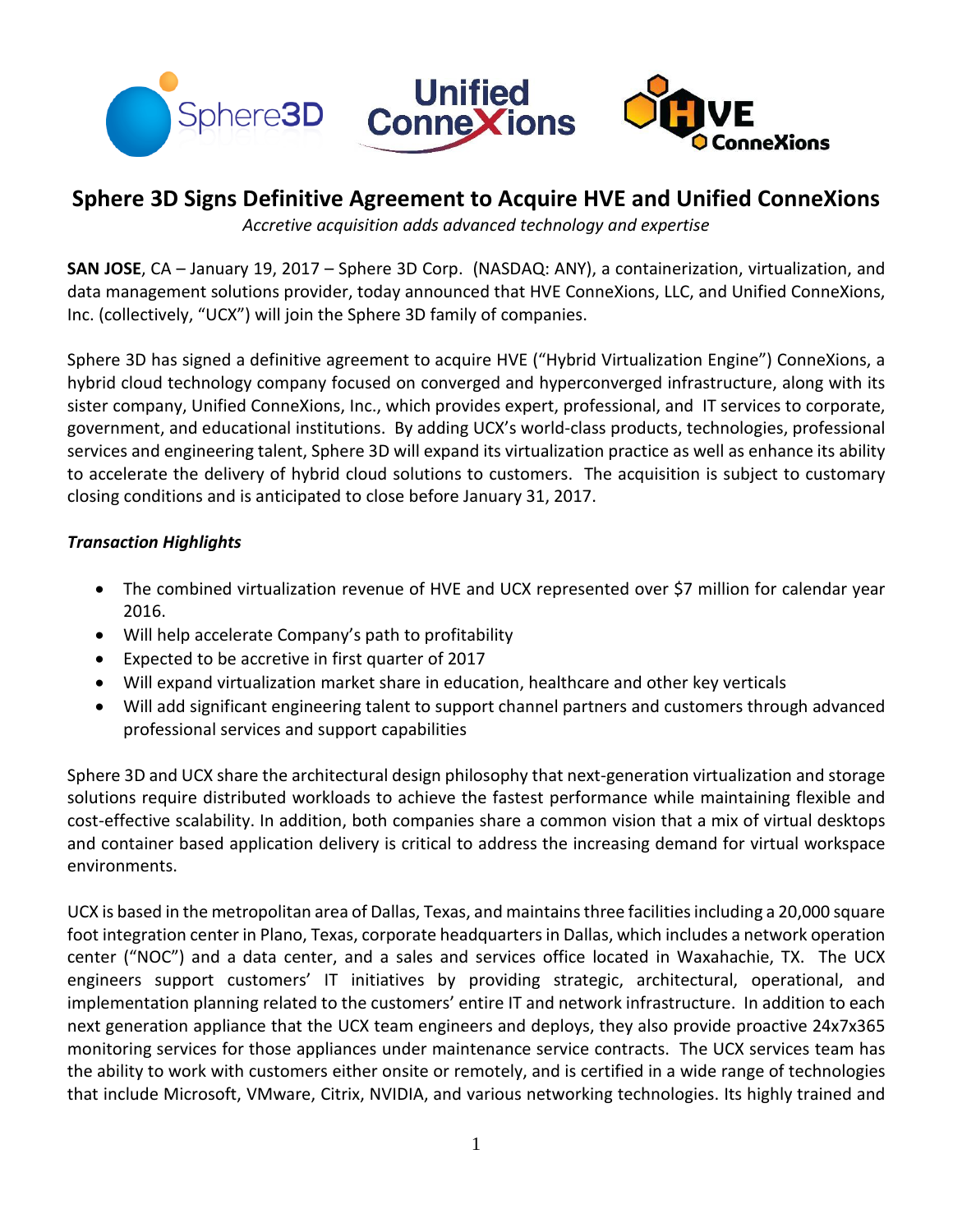skilled virtualization engineers have a broad range of experience and technical expertise, which has allowed UCX to differentiate itself by offering both exceptional solutions and services to partners and customers.

Joseph L. O'Daniel, President and CEO of Unified ConneXions, will take on the new role of President of Virtualization and Professional Services for Sphere 3D. Chris Cunningham, Vice President and CFO of Unified ConneXions, will take on the new role of Senior Vice President of Business Operations and Professional Services. David Harmon, President of HVE, will become Vice President of Virtualization.

In addition to the aforementioned new virtualization team, the company has moved to optimize the focus of the storage team and is pleased to announce that Randy Gast, current Chief Operating Officer of Sphere 3D, will take on the additional new role of President of Storage for Sphere 3D.

The combined Sphere 3D and UCX teams will focus on expediting the migration of applications and their associated data to a modernized IT infrastructure for its customers, as well as empower workload mobility across their virtual and cloud environments, while continuing to provide expert and professional IT services.

## *Quotes*

"This is a very important day for Sphere 3D," said Eric Kelly, CEO and Chairman, Sphere 3D. "UCX has exceptional leadership teams, innovative technology, industry recognized engineering talent, and an outstanding track record of delivering next generation solutions to their customers. We are honored to welcome them into the Sphere 3D family, and together we will build on our combined history of innovation and partnership with our customers to deliver data center solutions that support advanced IT strategies and business requirements."

"At UCX, we have focused our time, attention, and resources on helping thousands of customers with their IT needs. This includes over 100,000 virtual desktop deployments, countless server workloads, and numerous service-related projects and IT consulting, all while delivering incredible performance and reliability," said Joseph O'Daniel, President and CEO of Unified ConneXions. "Our highly skilled sales, marketing, engineers, solution architects, and support staff are genuinely excited to join the Sphere 3D team. With our common commitment to next generation solutions, we look forward to helping customers accelerate their digital transformation."

"We have utilized the services of Unified ConneXions since 2009," said Jerry N. Allen, Executive Director of Technology and Information, Crowley Independent School District. "Without a doubt, we would not be in the position we are now without their expertise and guidance. Our Technology Services department has gone from getting little to no respect and faith from our stakeholders, to now being the most counted on team to complete the task with efficiency and timeliness. We are very thankful to have partnered with Joseph O'Daniel and the Unified ConneXions team."

"HVE has been a huge asset in taking our company to the next level! Their virtual hardware solutions are incredible, engineering knowledge is always impressive, and the service they provide is second to none," said John Feldman, VP of Sales, Cynergy Technology. "We are very fortunate to be partnered with HVE, and are extremely excited for what the future holds."

"We had a situation where other desktop infrastructure solutions in the marketplace, were not performing to our high performance standards," said Bryce Morrow, Chief Information Officer, The Beck Group. "We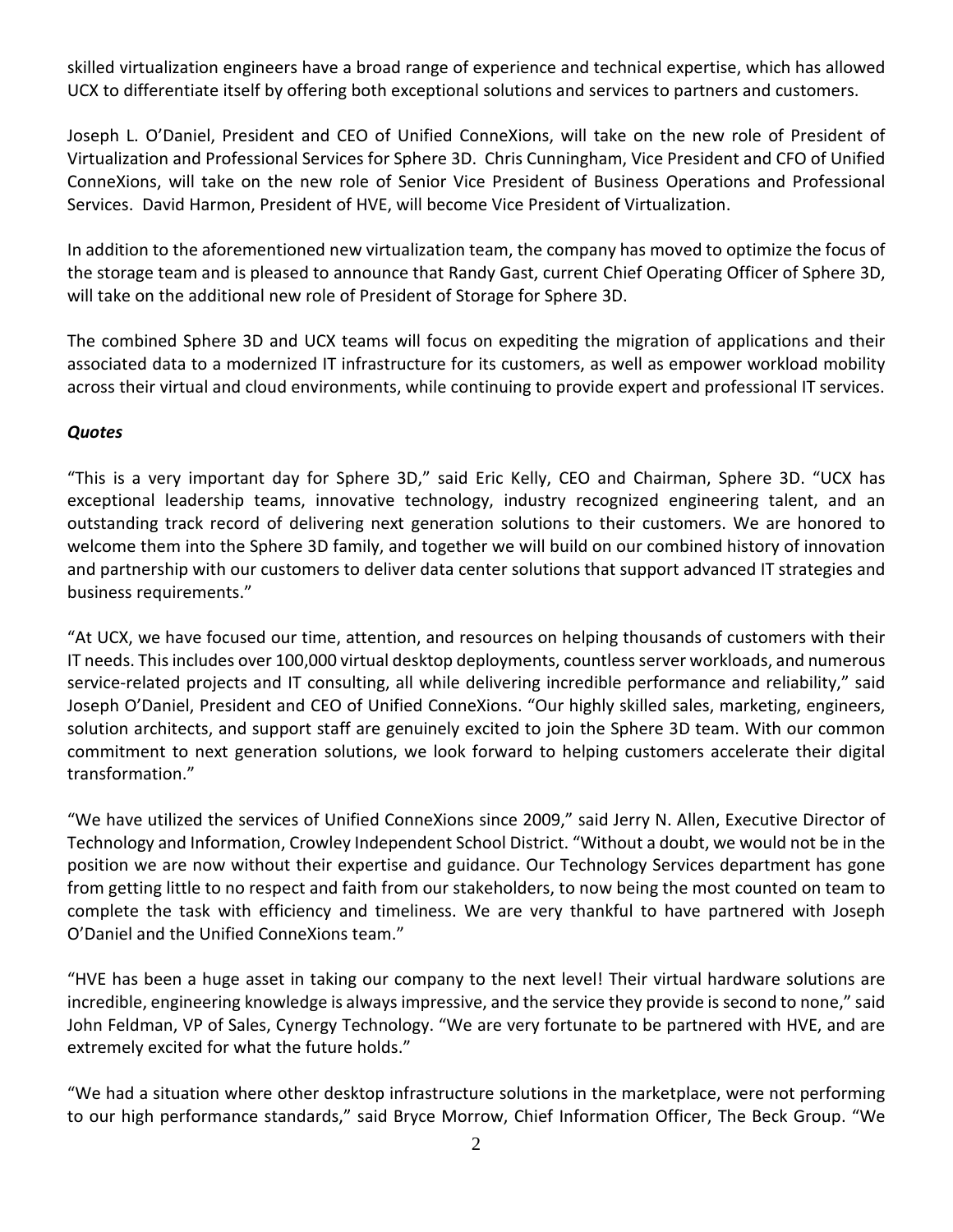worked extensively to test the HVE VDI solution and found their solution not only met, but exceeded our standards. Our people who needed this solution are now able to perform their duties with the proper tools to drive efficiency in our workflow and process. The HVE implementation has also allowed us to share these technology resources across the country."

#### **About Sphere 3D**

Sphere 3D Corp. (NASDAQ: ANY) delivers data management, and desktop and application virtualization solutions via hybrid Cloud, Cloud and on-premise implementations through its global reseller network. Sphere 3D, along with its wholly-owned subsidiaries [Overland](http://www.overlandstorage.com/) Storage and [Tandberg](http://www.tandbergdata.com/us/) Data, has a strong portfolio of brands including [Glassware](http://sphere3d.com/glassware-2-0-product/) 2.0™, [NEO®,](http://www.overlandstorage.com/products/tape-libraries-and-autoloaders/index.aspx) [RDX®,](http://www.tandbergdata.com/us/index.cfm/products/removable-disk/) [SnapCLOUD](http://sphere3d.com/snapcloud/)[™](http://sphere3d.com/snapcloud/), [SnapScale®,](http://www.overlandstorage.com/products/cluster-nas/index.aspx) [SnapServer®,](http://www.overlandstorage.com/products/network-attached-storage/index.aspx) [SnapSync](http://www.overlandstorage.com/products/snapsync/index.aspx)<sup>[™](http://www.overlandstorage.com/products/snapsync/index.aspx)</sup> and [V3®](http://sphere3d.com/v3-hyperconverged-solutions/). For more information, visit [www.sphere3d.com.](http://www.sphere3d.com/) Follow us on Twitter [@Sphere3D,](https://twitter.com/Sphere3D?ref_src=twsrc%5Etfw) [@overlandstorage,](https://twitter.com/OverlandStorage) and [@tandbergdata.](https://twitter.com/@tandbergdata)

### **About HVE ConneXions**

HVE ConneXions is one of the fastest growing technology providers of next generation storage and virtualization solutions. Our engineering philosophy is dedicated to creating Manageable, Scalable, Reproducible, and Predictable (MSRP) solutions based on proven virtualization technologies running on highperformance next generation solutions. For more information and technical specifications on the HVE product line, visit [www.hveconnexions.com.](http://www.hveconnexions.com/)

### **About Unified ConneXions**

Unified ConneXions, Inc. is committed to providing expert and professional IT and systems engineering services to corporate, government, and educational institutions. Unified ConneXions offers a wide range of services for any size organization. These services include network design and implementation, strategic architectural and operational planning, training in the use of the network, application training within the network, high-speed wireless communications for LAN and WAN environments, and consulting for any other type of technology applications. For more information, please visit [www.ucx.co.](http://www.ucx.co/)

#### *Safe Harbor Statement*

*This pressrelease containsforward-looking statementsthat involve risks, uncertainties, and assumptionsthat* are difficult to predict. Actual results and the timing of events could differ materially from those anticipated *in such forward-looking statements as a result of risks and uncertainties including, without limitation, our inability to consummate the acquisition as discussed in this press release; our inability to achieve the anticipated financial and other results from the acquisition (including its potentially accretive effects), if* consummated; our inability to comply with the covenants in our credit facilities or to obtain additional debt or equity financing; any increase in our future cash needs; the Company's ability to transfer the listing of its common stock to the NASDAQ Capital Market due to its failure to regain compliance with the NASDAQ Global Market listing standards by January 30, 2017 and its ability to maintain listing with such market; unforeseen *changes in the course of Sphere 3D's business or the business of its wholly-owned subsidiaries, including, without limitation, Overland Storage and Tandberg Data; market adoption and performance of our products; the level of success of our collaborations and business partnerships; possible actions by customers, partners, suppliers, competitors or regulatory authorities; and other risks detailed from time to time in Sphere 3D's periodic reports contained in our Annual Information Form and other filings with Canadian securities regulators ([www.sedar.com](http://www.sedar.com/)) and in prior periodic reports filed with the United States Securities and*